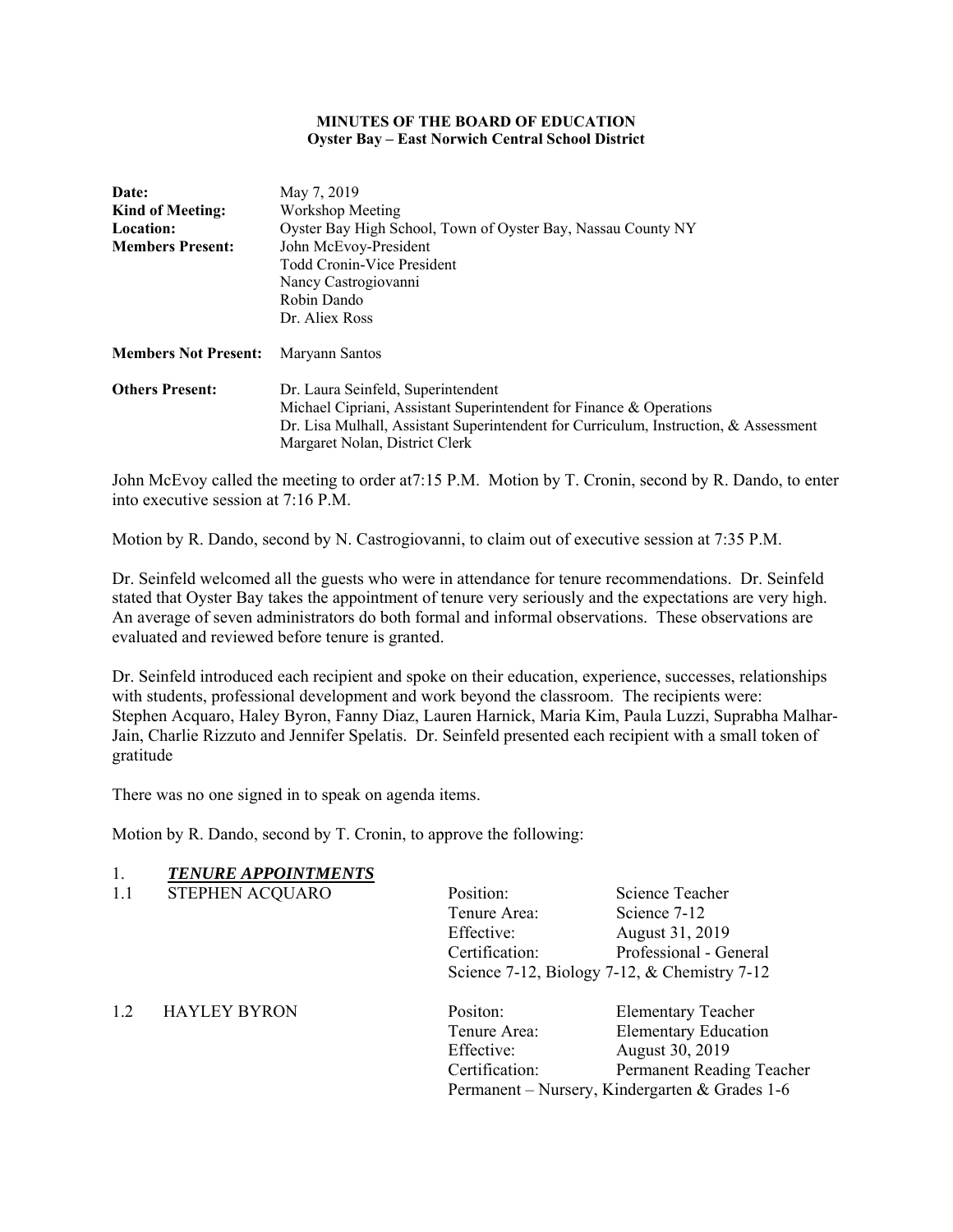| 1.3 | <b>FANNY DIAZ</b>        | Position:                    | English as a Second<br>Language Teacher  |
|-----|--------------------------|------------------------------|------------------------------------------|
|     |                          | Tenure Area:                 | <b>ESL</b>                               |
|     |                          | Effective:                   | August 31, 2019                          |
|     |                          | Certification:               | Professional – ESL, Spanish              |
|     |                          |                              | 7-12, & Spanish 1-6                      |
| 1.4 | <b>LAUREN HARNICK</b>    | Position:                    | Social Studies Teacher                   |
|     |                          | Tenure Area:                 | Social Studies                           |
|     |                          | Effective:<br>Certification: | August 31, 2019<br>Professional - Social |
|     |                          |                              | Studies 7-12                             |
|     |                          |                              |                                          |
| 1.5 | <b>MARIA KIM</b>         | Position:                    | English Teacher                          |
|     |                          | Tenure Area:                 | English 7-12                             |
|     |                          | Effective:                   | August 31, 2019                          |
|     |                          | Certification:               | Permanent – English 7-12                 |
|     |                          |                              | Professional – English to                |
|     |                          |                              | Speakers of Other Languages              |
| 1.6 | PAULA LUZZI              | Positon:                     | Spanish Teacher                          |
|     |                          | Tenure Area:                 | Foreign Languages                        |
|     |                          | Effective:                   | August 31, 2019                          |
|     |                          | Certification:               | Professional – Spanish 7-12              |
|     |                          |                              | $&$ ESL                                  |
| 1.7 | SUPRABHA MALHAR-JAIN     | Position:                    | <b>Technology Teacher</b>                |
|     |                          | Tenure Area:                 | <b>Technology Subjects</b>               |
|     |                          | Effective:                   | August 31, 2019                          |
|     |                          | Certification:               | Professional - Technology,               |
|     |                          |                              | Chemistry 7-12, & Physics 7-12           |
| 1.8 | <b>CHARLIE RIZZUTO</b>   | Position:                    | Phys. Ed. & Health                       |
|     |                          | Tenure Area:                 | Phys. Ed. & Health                       |
|     |                          | Effective:                   | August 31, 2019                          |
|     |                          | Certification:               | Professional - P.E.& Health              |
| 1.9 | <b>JENNIFER SPELATIS</b> | Position:                    | <b>Special Education Teacher</b>         |
|     |                          | Tenure Area:                 | <b>Special Education</b>                 |
|     |                          | Effective:                   | August 31, 2019                          |
|     |                          | Certification:               | Permanent - Special Education            |
|     |                          |                              | Permanent - Nursery,                     |
|     |                          |                              | Kindergarten & Grades 1-6                |
| 2.  | <u>LEAVE OF ABSENCE</u>  |                              |                                          |
| 2.1 | <b>DINA NATALONI</b>     | Position:<br>Status:         | <b>Teacher Assistant</b>                 |
|     |                          | Effective:                   | Unpaid FMLA<br>4/29/19                   |
|     |                          | Period Date:                 | 4/29/19-6/26/19                          |
|     |                          | Return to Work:              | 9/3/19                                   |
|     |                          | Assigned to:                 | Roosevelt School                         |
|     |                          |                              |                                          |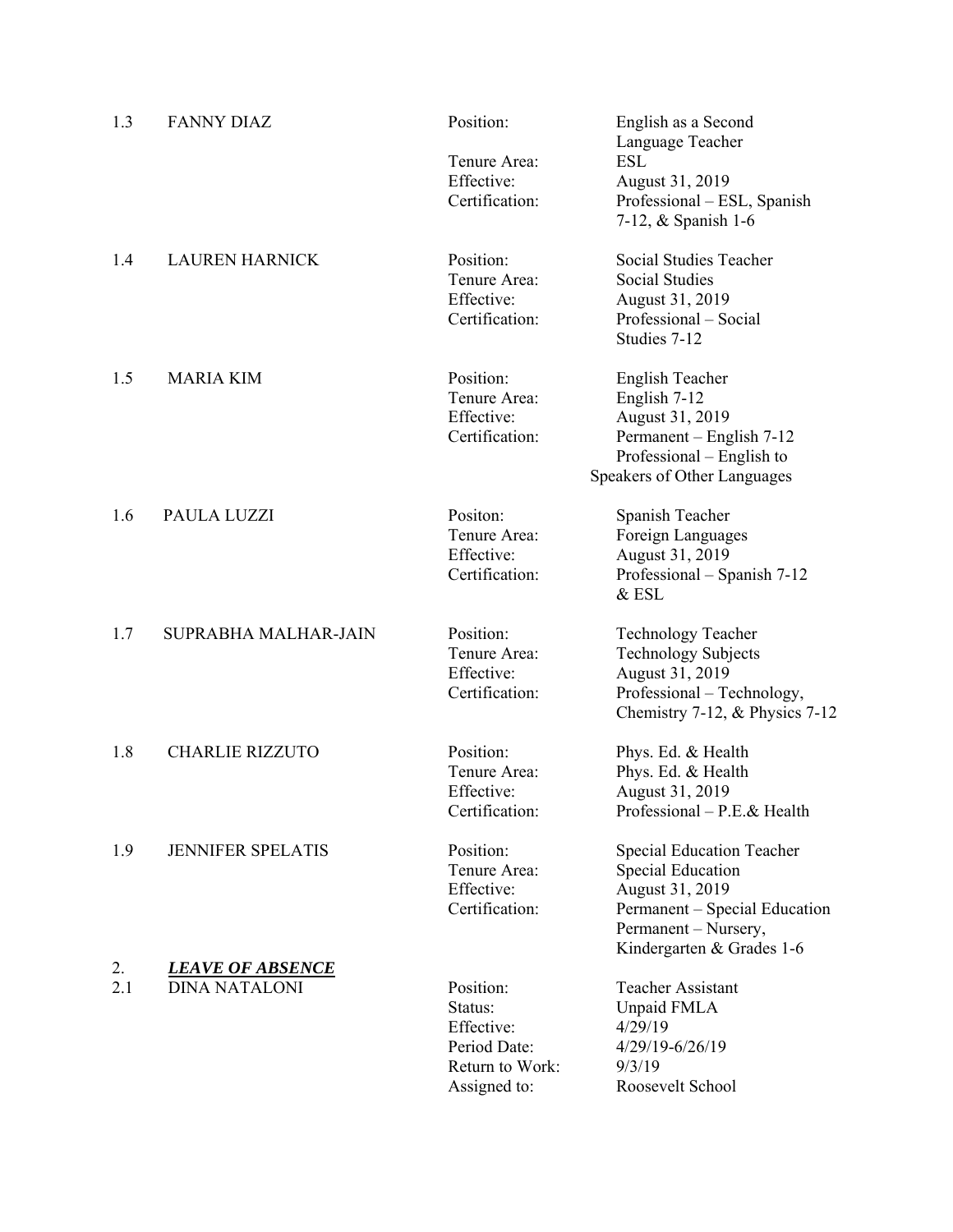| 3.  | <b>RETIREMENT RESIGNATIONS</b>                                                  |                         |                                                             |
|-----|---------------------------------------------------------------------------------|-------------------------|-------------------------------------------------------------|
| 3.1 | <b>JOHANNA CANONICA</b>                                                         | Position:               | Assistant Director of<br><b>Special Services</b>            |
|     |                                                                                 | Effective:              | 7/1/19                                                      |
|     |                                                                                 | Assigned to:            | District                                                    |
| 3.2 | <b>MARYELLEN KERR</b>                                                           | Position:<br>Effective: | Special Education Teacher<br>6/30/19                        |
|     |                                                                                 | Assigned to:            | Roosevelt School                                            |
| 4.  | <b>APPOINTMENTS</b>                                                             |                         |                                                             |
| 4.1 | <b>MARGARET MORGAN</b>                                                          | Position:<br>Status:    | Extended School Day at Vernon<br>New as per IEP (363623230) |
|     |                                                                                 | Period Date:            | 5/8/19-6/26/19                                              |
|     |                                                                                 | Salary:                 | \$78.56 per hr 1.5 hrs per week                             |
| 4.2 | PAULA LUZZI                                                                     | Position:               | Home Instruction                                            |
|     |                                                                                 | Status:                 | Suspension (082880003)                                      |
|     |                                                                                 | Period Date:            | $5/1/19 - 6/26/19$                                          |
|     |                                                                                 | Salary:                 | \$78.56 per hr 2 hrs per week                               |
| 4.3 | <b>ERIN STERBENS</b>                                                            | Position:               | Home Instruction                                            |
|     |                                                                                 | Status:                 | Suspension (07344001)                                       |
|     |                                                                                 | Period Date:            | $5/1/19 - 6/26/19$                                          |
|     |                                                                                 | Salary:                 | \$78.56 per hr 4 hrs per week                               |
|     | the contract of the contract of the contract of the contract of the contract of |                         |                                                             |

Motion unanimously carried.

There was a short break for tenure celebration.

Dr. Mulhall invited Liliana Policano to provide the Board and community with an update on LOTE. Mrs. Policano stated that this presentation was to update the Board and community on the LOTE program, to educate regarding the updated ACTFL "World Readiness Standards for Learning Languages" and to showcase teachers' engaging and instructionally sound practices and strategies. Mrs. Policano reviewed the 5C's of World- Readiness Standards for learning languages; communities, communication, cultures, comparisons and connections.

She reviewed World Language Themes and Topics and compared a traditional LOTE classroom with a transformed LOTE classroom. She showed how the 5C's are incorporated in the classroom and beyond and explained how teachers develop lessons to make the learning come alive for students. Mrs. Policano explained how teachers have changed instruction in order to align LOTE with the Next Gen/Common Core and ACTFL Standards. Mrs. Policano showed how teachers use Google Classroom and how assessment has moved toward what students can do with the language rather than simply what they know about the language. She spoke on integrated performance assessment and presentational speaking rubric. She showed some apps teachers use for student engagement. Mrs. Policano summarized the presentation with Can-Do Statements, the result of collaboration between the National Council of State Supervisors for Languages and the American Council on the Teaching of Foreign Languages guide. She also shared some relevant cultural projects and extra-curricular foreign language events and competitions. The Board asked Mrs. Policano questions based on her presentation and thanked for a very thorough update.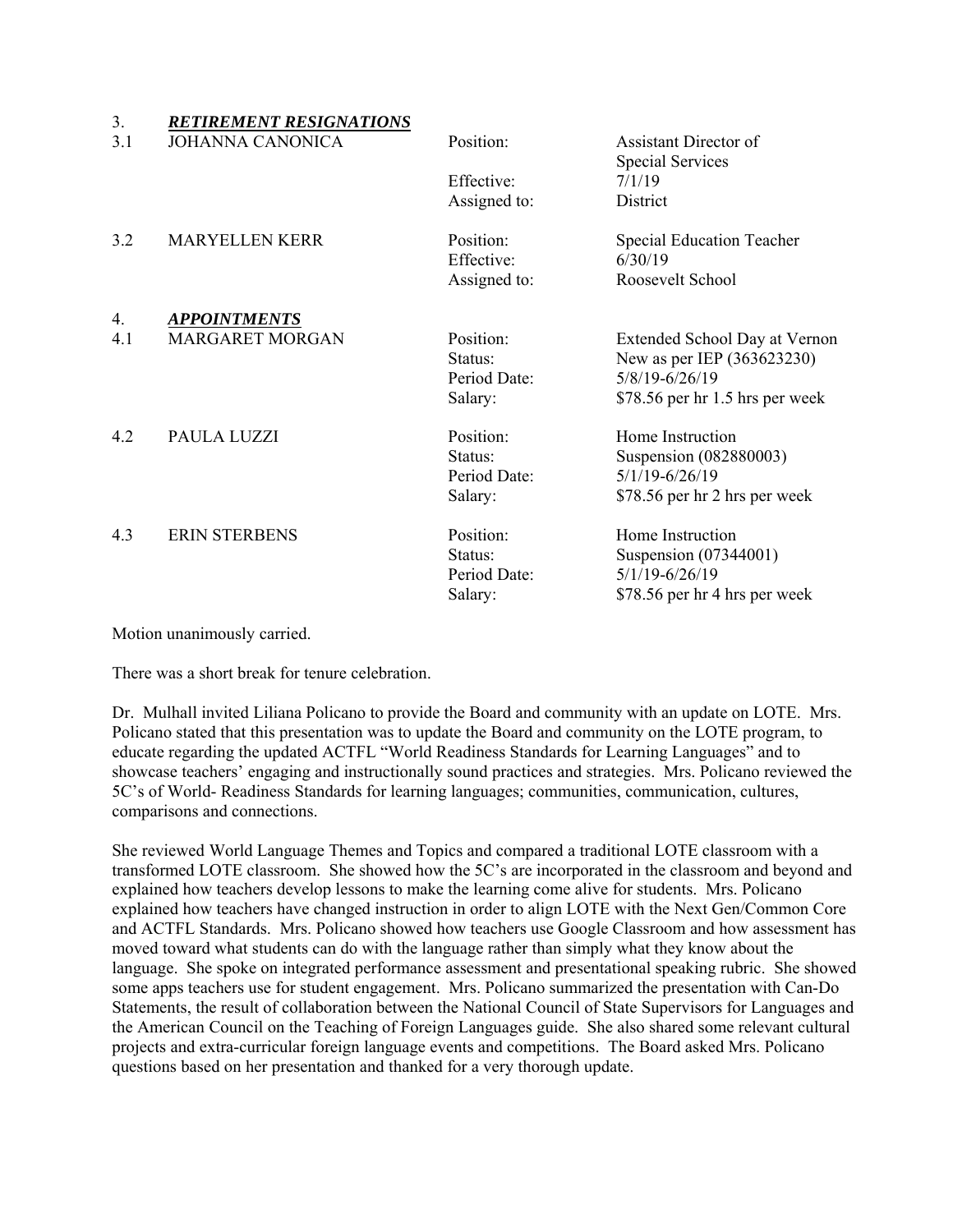Michael Cipriani presented the 2019-2020 budget hearing. He summarized the budget that was adopted at the April 16<sup>th</sup> Board of Education meeting. He reviewed the adopted expenditure budget comparing it with the adopted 2018-2019 budget. He stated the budget increase was 1.98% and the levy increase was 1.92%. The adopted budget was below the tax cap at 2.07%. He reviewed additional revenue sources, capital reserve projects, technology capital reserve projects and the turf field proposition. Mr. Cipriani went over the program enhancements added to the 2019-2020 budget and reviewed each proposition which will be on the ballot, as well as candidates running for the Board of Education and library board.

Mr. Cipriani gave an update on facilities projects both complete and in progress.

Motion by R. Dando, second by L. Kowalsky, to approve the following:

# **VIII SPECIAL SERVICES**

RESOLVED, upon the recommendation of the Superintendent of Schools, the Board of Education of the Oyster Bay-East Norwich Central School District hereby approves the following *Special Services*  Resolution as listed:

## **A) CPSE/CSE MINUTES**

**CPSE:** 

RESOLVED, the Board of Education of the Oyster Bay-East Norwich Central School District has arranged that the following appropriate special education programs and/or services be provided as recommended by the Committee on Special Education:

| <u>.</u>    |                |                                   |
|-------------|----------------|-----------------------------------|
| 03/07/2019  | $\mathbf{1}$   | <b>Annual Review</b>              |
| 03/18/2019  | 3              | <b>Annual Review</b>              |
| 03/22/2019  | $\overline{3}$ | <b>Annual Review</b>              |
| 04/01/2019  | $\overline{c}$ | <b>Annual Review</b>              |
| 04/02/2019  | $\mathbf{1}$   | <b>Annual Review</b>              |
| 04/10/2019  | 3              | <b>Annual Review</b>              |
| 04/16/2019  | $\mathbf{1}$   | Initial Eligibility Determination |
| 04/16/2019  | $\mathbf{1}$   | <b>Annual Review</b>              |
| 04/16/2019  | $\mathbf{1}$   | Initial Eligibility Determination |
| 04/29/2019  | $\mathbf{1}$   | <b>Annual Review</b>              |
| 04/30/2019  | $\mathbf{1}$   | <b>Annual Review</b>              |
| 05/03/2019  | $\overline{2}$ | Initial Eligibility Determination |
|             |                |                                   |
| <b>CSE:</b> |                |                                   |
| 02/04/2019  | 3              | <b>Annual Review</b>              |
| 02/05/2019  | $\overline{c}$ | <b>Annual Review</b>              |
| 02/07/2019  | $\overline{4}$ | <b>Annual Review</b>              |
| 02/08/2019  | 3              | <b>Annual Review</b>              |
| 02/08/2019  | $\mathbf{1}$   | Reevaluation/Annual Review        |
| 02/11/2019  | 5              | <b>Annual Review</b>              |
| 02/13/2019  | $\overline{c}$ | <b>Annual Review</b>              |
| 02/13/2019  | $\overline{2}$ | Reevaluation/Annual Review        |
| 02/26/2019  | $\mathbf{1}$   | <b>Annual Review</b>              |
| 02/26/2019  | $\mathbf{1}$   | Reevaluation/Annual Review        |
| 02/28/2019  | $\overline{2}$ | <b>Annual Review</b>              |
| 03/01/2019  | $\mathbf{1}$   | <b>Annual Review</b>              |
| 03/01/2019  | $\mathbf{1}$   | Reevaluation/Annual Review        |
| 03/07/2019  | $\mathbf{1}$   | Reevaluation/Annual Review        |
|             |                |                                   |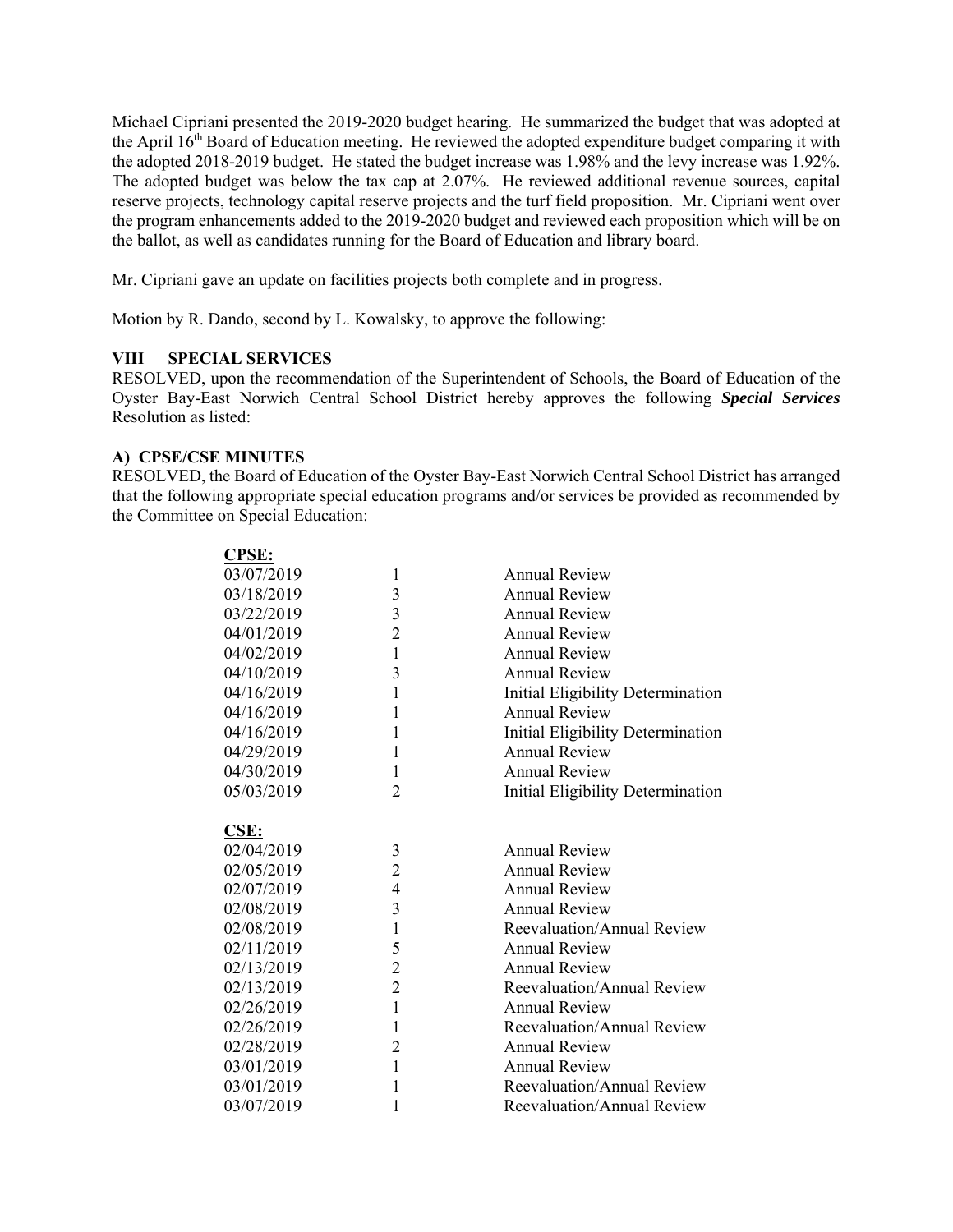| 03/11/2019 | $\overline{c}$          | <b>Annual Review</b>              |
|------------|-------------------------|-----------------------------------|
| 03/12/2019 | $\overline{c}$          | <b>Annual Review</b>              |
| 03/13/2019 | $\overline{c}$          | <b>Annual Review</b>              |
| 03/18/2019 | $\overline{3}$          | <b>Annual Review</b>              |
| 03/26/2019 | $\overline{3}$          | <b>Annual Review</b>              |
| 03/26/2019 | $\mathbf{1}$            | Reevaluation/Annual Review        |
| 03/27/2019 | 3                       | <b>Annual Review</b>              |
| 03/28/2019 | $\overline{2}$          | <b>Annual Review</b>              |
| 04/01/2019 | $\overline{c}$          | <b>Annual Review</b>              |
| 04/01/2019 | $\mathbf{1}$            | Reevaluation/Annual Review        |
| 04/02/2019 | $\mathbf{1}$            | <b>Annual Review</b>              |
| 04/02/2019 | 3                       | Reevaluation/Annual Review        |
| 04/03/2019 | $\mathbf{1}$            | <b>Annual Review</b>              |
| 04/04/2019 | $\overline{2}$          | <b>Annual Review</b>              |
| 04/05/2019 | $\mathbf{1}$            | Reevaluation/Annual Review        |
| 04/09/2019 | $\overline{2}$          | Reevaluation/Annual Review        |
| 04/10/2019 | $\mathbf{1}$            | <b>Annual Review</b>              |
| 04/10/2019 | $\mathbf{1}$            | <b>Requested Review</b>           |
| 04/17/2019 | $\overline{2}$          | Initial Eligibility Determination |
| 05/01/2019 | $\mathbf{1}$            | Initial Eligibility Determination |
| 05/02/2019 | $\mathbf{1}$            | Initial Eligibility Determination |
|            |                         |                                   |
| 504        |                         |                                   |
| 04/12/2019 | 2                       | <b>Annual Review</b>              |
| 04/15/2019 | $\overline{\mathbf{3}}$ | Initial Eligibility Determination |
| 04/17/2019 | $\overline{2}$          | <b>Annual Review</b>              |
|            |                         |                                   |

Motion unanimously carried.

Motion by R. Dando, second by L. Kowalsky, to approve the following:

# **IX NEW BUSINESS**

RESOLVED, upon the recommendation of the Superintendent of Schools, the Board of Education of the Oyster Bay-East Norwich Central School District hereby approves the following *New Business* Resolutions as listed:

### **A) AWARD OF BID – ROOSEVELT MULTI-BATH RENOVATION**

WHEREAS, the Oyster Bay-East Norwich Central School District has solicited and received bids in conjunction with the Theodore Roosevelt Elementary School bathroom renovation, and

BE IT RESOLVED therefore that, upon the recommendation of the Superintendent of Schools, the Board of Education of the Oyster Bay-East Norwich Central School District hereby accepts the following bid proposal and awards the respective purchase contract to the following bidder:

Light House Designs, Inc. 1913 Deer Park Ave. Deer Park, NY 11729 Base Bid No. GC-1: General Construction \$400,000

**Total Award \$ 400,000 \$ 400,000 \$ 400.000 \$ 400.000 \$ 400.000 \$ 400.000 \$ 400.000 \$ 400.000 \$ 400.000 \$ 5 400.000 \$ 5 400.000 \$ 5 400.000 \$ 5 400.000 \$ 5 400.000 \$ 5 400.000 \$ 5 400.000 \$ 5 400.000 \$ 5 5 5 5 5 5 5 5 6 7 5**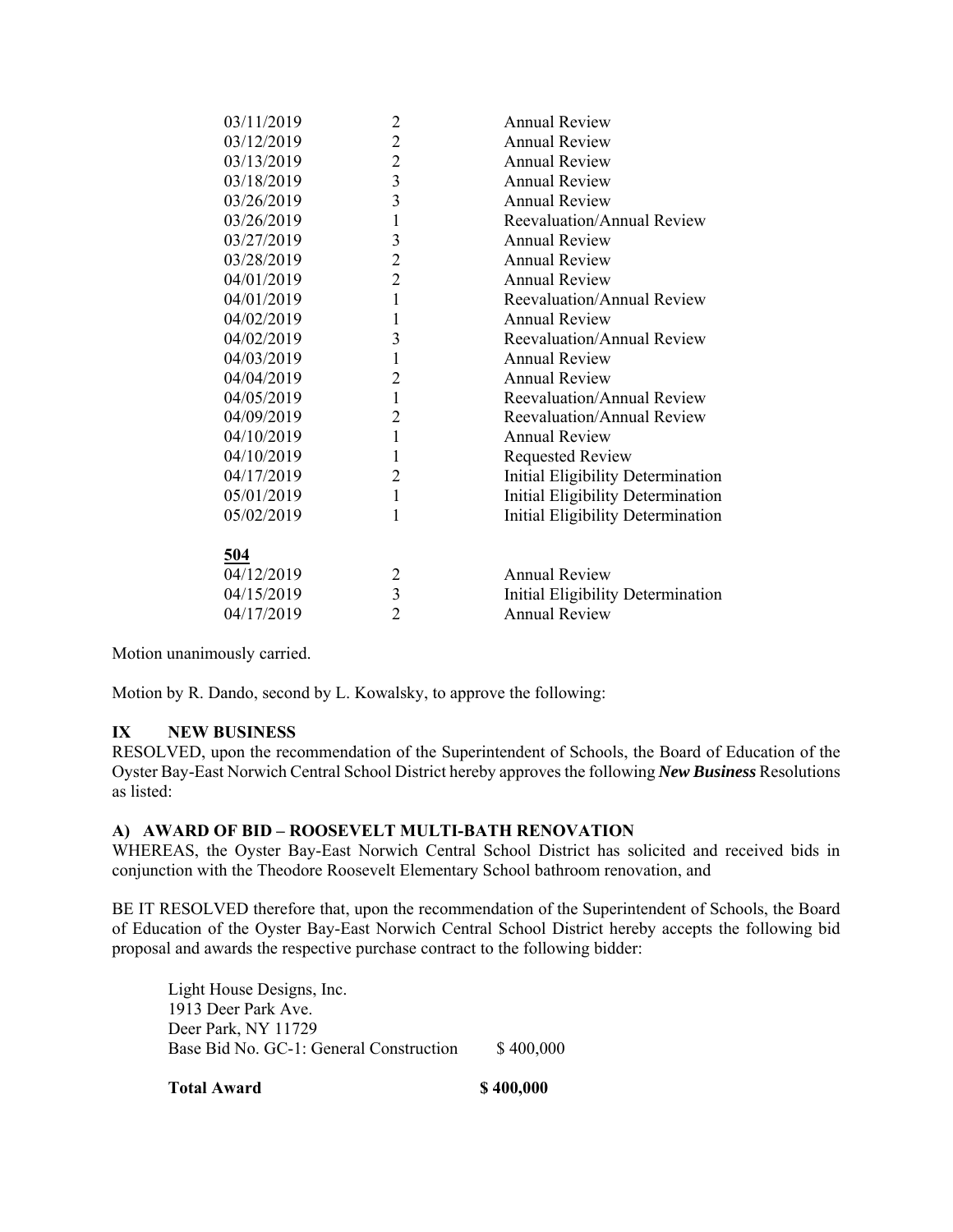### **B) MUSICIAN FOR 7/8 CHORUS SPRING CONCERT**

RESOLVED, upon the recommendation of Superintendent of Schools, the Board of Education approves the following musician for the 7/8 Chorus Spring Concert; his services will be needed for approximately two days, for both rehearsals and performances.

Bill Brisotti - \$50.00/day

#### **C) MUSICIAN FOR 5/6 GRADE SPRING CONCERT**

RESOLVED, upon the recommendation of Superintendent of Schools, the Board of Education approves the following musician for the 5/6 Grade Spring Concert; his services will be needed for approximately four days, for both rehearsals and performances.

Vincent A. Muscarella - \$50.00/day

## **D) AUTHORIZATION OF CHANGE ORDER FOR CAPITAL WORK AT OYSTER BAY HIGH SCHOOL**

WHEREAS, the Oyster Bay - East Norwich Central School District approves and awards Change Order No. 1 to Premier Mechanical Services, Inc. for credit of unused contract allowance for the OBHS auditorium air conditioning project.

| Current Contract:   | \$567,700 |
|---------------------|-----------|
| Change Order No. 1: | (15,000)  |
| New Contract Total: | \$552,700 |

### **E) REJECTION OF BIDS – VERNON PLAYGROUND RESURFACING**

WHEREAS, the Oyster Bay-East Norwich Central School District has solicited and received sealed bids for voter-approved capital improvements,

BE IT RESOLVED therefore that, upon the recommendation of the Superintendent of Schools, the Board of Education of the Oyster Bay-East Norwich Central School District hereby rejects bid proposals opened on April 5, 2019 as listed below in the best interests of the District and the public in making economical use of public moneys:

BASE BID GC-1: Playground Surfacing

### **F) TRANSLATOR FOR 2019 STATE ASSESSMENTS AND REGENTS**

RESOLVED, upon the recommendation of the Superintendent of Schools, the Board of Education approves the following translator for the 2019 State Assessments and Regents to be paid at the contractual rate of \$78.56 per hour:

Kin C. Wong – maximum of 26.25 hours

## **G) HEALTH AND WELFARE SERVICES AGREEMENT CONTRACT – NON PUBLIC SCHOOL ATTENDEES**

RESOLVED, upon the recommendation of the Superintendent of Schools, the President of the Board of Education of the Oyster Bay – East Norwich Central School District is authorized to sign a Health and Welfare Services agreement with the Hempstead Union Free School District for the purpose of having the Hempstead Union Free School District provide the Health and Welfare services to students residing in Oyster Bay – East Norwich and attending a non-public school located in Hempstead, as per Section 912 of the Education Law, for the 2018-19 school year.

Sacred Heart Academy (2 @ \$888.66)

Total: \$1,777.32

Discussion: Robin Dando asked a question on Items C & D. Dr. Seinfeld indicated that she would have to get more detail and get back to the Board.